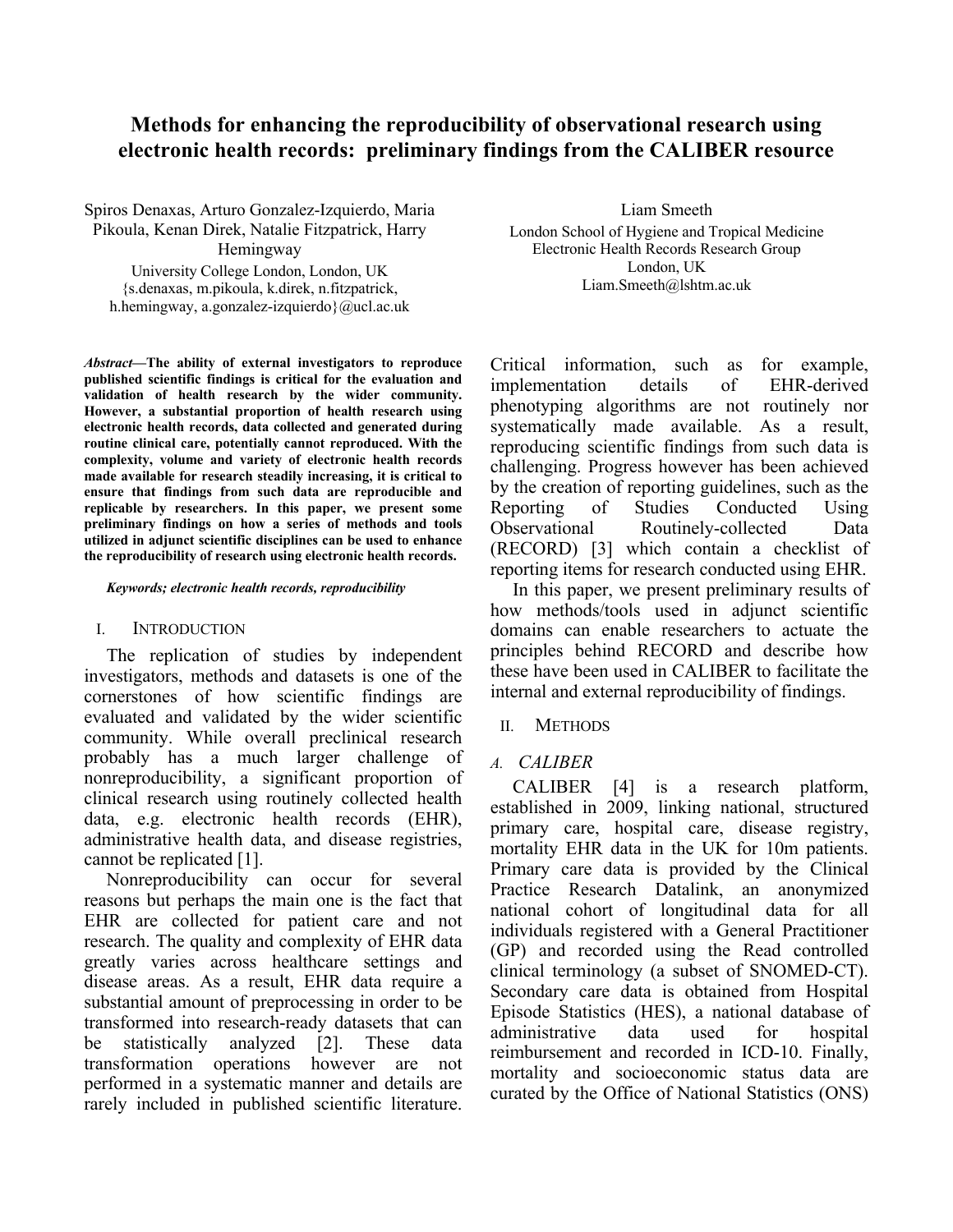and recorded in ICD-9 and ICD-10. One of the main aims of CALIBER is to enable the reproducible and transparent use of EHR for research.

### *B. Methods review and evaluation*

We systematically searched literature and internet resources for established approaches used in computer science, biomedical informatics, bioinformatics, computational biology, and software engineering. We evaluated the identified solutions against the relevant reporting items in RECORD 1) The methods of study population selection (such as codes or algorithms used to identify subjects) should be listed in detail (RECORD 6.1); 2) A complete list of codes and algorithms used to classify exposures, outcomes, confounders, and effect modifiers should be provided (RECORD 7.1); 3) Describe in detail the selection of the persons included in the study (i.e., study population selection) including filtering based on data quality, data availability and linkage (RECORD 13.1)

### III. RESULTS

We identified a series of tools and approaches that can potentially be utilized to enable reproducible research using EHR and describe preliminary findings below.

## *A. Version control systems*

Research using EHR invariably generates a substantial amount of programming code across pre-processing and statistical analysis stages. In CALIBER, the majority of data manipulation operations and disease phenotyping algorithms are performed within a relational database management system and are expressed using SQL while statistical analysis is undertaken using applications such as R (https://cran.r-project.org/). Even the slightest changes, accidental or intended (e.g. updating an exposure definition), in the code can have large consequences in findings. Given the collaborative, incremental and iterative nature of research using EHR [5], it is essential for researchers to have the ability to track changes in disease or study population definitions over time and share the code used.

The standard solution for tracking the evolution of code over time is to use a version control system such as Git (https://git-scm.com/). Version control systems, widely used in software engineering, are applications that enable the structured tracking of changes to individual textbased files both over time and across multiple users. In CALIBER, the SQL code for generating study populations and phenotyping algorithms for each study is stored within a private version control system. This enables researchers to keep track of changes in study definitions at the desired time granularity and facilitates the collaborative creation of algorithms.

## *B. Literate programming*

A typical research project involves a number of statistical analyses being performed and their output interpreted. While both of these operations are highly interconnected logically, the textual representation of the results and the code used to statistically analyze the data and produce the results are not. One way we have approached this challenge and integrate analytical code and textual context with results and their interpretation is the use of literate programming techniques [6]. Literate programming is a programming paradigm introduced by D. Knuth where compilable computer source code is interspersed with narrative in natural language. This enables researchers to provide the contextual information on a particular decision (e.g. to exclude patients with a particular set of diagnostic codes from their study population) with the actual code that executes that. Multiple literate programming packages exist for common programming languages used such as knitr (https://yihui.name/knitr/) for R and Jupyter Notebook (https://ipython.org/notebook.html) for Python.

## *C. Standardized analytical methods*

Statistical methods are often not adequately documented or shared and are not standardized. Common data manipulations on EHR are repeated by researchers but neither code nor data are systematically shared. In contrast with genomics, where related technologies have been deemed essential, such approaches are not been widely